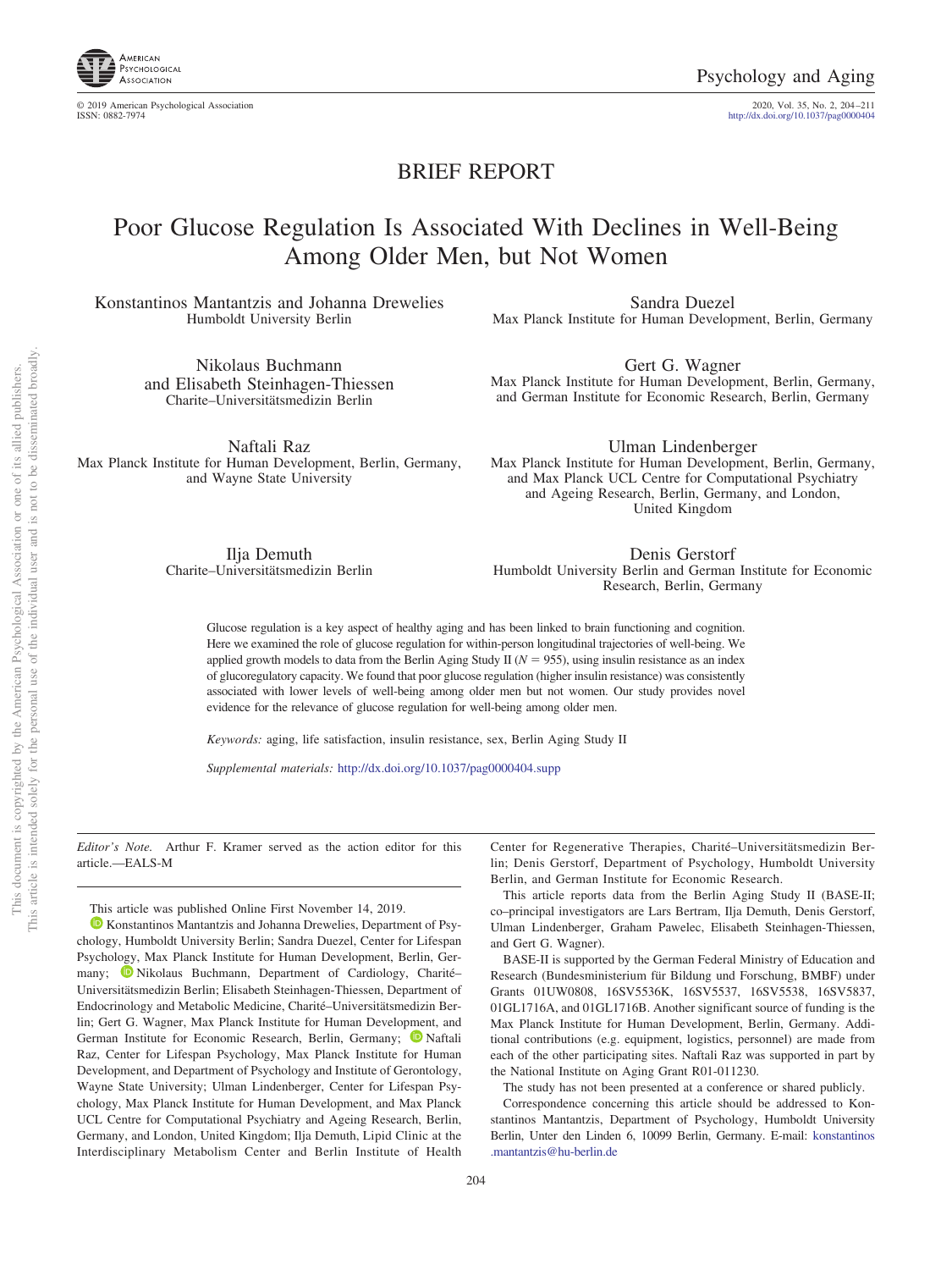Well-being is often resistant to age-related declines and may even improve with advanced age [\(Scheibe & Carstensen, 2010\)](#page-7-0). This phenomenon has been studied from motivational [\(Carstensen,](#page-6-0) [1995\)](#page-6-0) and goal-striving perspectives [\(Heckhausen, Wrosch, &](#page-6-1) [Schulz, 2019\)](#page-6-1), but the role of physiological factors is less clear. Recent studies indicate that availability of energy resources (i.e., glucose) might be associated with well-being in old age. Specifically, glucose administration may protect older adults' preference for positive information under high cognitive load (the positivity effect; [Mantantzis, Schlaghecken, & Maylor, 2017\)](#page-6-2) and maintain positive affect after performing memory tasks of varying difficulty compared with placebo [\(Mantantzis, Maylor, & Schlaghecken,](#page-6-3) [2018\)](#page-6-3). Whereas these studies have focused on glucose administration, we aim to examine the role of glucoregulatory capacity, a physiological factor implicated in healthy aging (e.g., [Dahle, Ja](#page-6-4)[cobs, & Raz, 2009\)](#page-6-4). Using longitudinal data from the Berlin Aging Study II (BASE-II), we examined the association of glucoregulatory capacity (insulin resistance) with within-person trajectories of three indicators of cognitive-evaluative aspects of well-being (satisfaction with life, life satisfaction, and morale) and the influence of sociodemographic, physical health, and cognitive characteristics as moderators.

### **The Nature and Correlates of Glucose Regulation**

Glucose fuels numerous biological processes, with the human brain requiring up to 55% of circulating glucose to perform its daily functioning [\(Amiel, 1995\)](#page-5-0). Glucose directly provides energy to the neurons and contributes to the synthesis of neurotransmitters including serotonin [\(Markus, 2008\)](#page-6-5), a neurotransmitter associated with mood and well-being [\(Jenkins, Nguyen, Polglaze, & Ber](#page-6-6)[trand, 2016\)](#page-6-6). In fact, utilization of glycemic resources is critical for maintaining healthy brain function [\(Sünram-Lea & Owen, 2017\)](#page-7-1). However, glucoregulatory efficiency drops considerably with advancing age at an estimated rate of 8% per decade [\(Blesa et al.,](#page-5-1) [1997\)](#page-5-1). Age-related declines in glucose regulation may contribute to cognitive decline [\(Geary, 2019;](#page-6-7) [Messier, 2004\)](#page-7-2), as suggested by associations between glucose regulation and cognition observed across cross-sectional [\(Messier, Tsiakas, Gagnon, & Desrochers,](#page-7-3) [2010\)](#page-7-3) and longitudinal [\(Kong, Park, Lee, Cho, & Moon, 2018\)](#page-6-8) studies. Although glucoregulatory capacity is associated with the ability to avoid both high and low levels of glucose, glucoregulatory decrements reflected in high glucose levels are strongly linked with cognitive deficits (e.g., [Cherbuin, Sachdev, & Anstey, 2012\)](#page-6-9).

One of the most common indices of glucoregulatory capacity in studies on aging is insulin resistance [\(Weinstein et al., 2015;](#page-7-4) [Wolf,](#page-7-5) [Tsenkova, Ryff, Davidson, & Willette, 2018\)](#page-7-5). Insulin resistance is inferred from high levels of circulating insulin and is viewed as a sign that the cells require additional insulin for efficient glucose uptake [\(Chang & Halter, 2003\)](#page-6-10). If insulin production does not meet the insulin demands, glucose levels might rise above normal values. Insulin is particularly important for brain health, and it contributes to a range of homeostatic and neuroprotective mechanisms [\(Blázquez, Velázquez, Hurtado-Carneiro, & Ruiz-Albusac,](#page-5-2) [2014\)](#page-5-2). In fact, peripheral insulin resistance is associated with cerebral insulin dysregulations and can trigger cognitive decrements and depression [\(Banks, Owen, & Erickson, 2012\)](#page-5-3). Interestingly, susceptibility to insulin resistance appears to be moderated by sex, with men exhibiting higher levels of insulin resistance

throughout adulthood than women [\(Varlamov, Bethea, & Roberts,](#page-7-6) [2015\)](#page-7-6). This female advantage has been attributed to the protective effect of female sex hormones (e.g., estrogens), which may make older women less susceptible to developing insulin resistance [\(Clegg, 2012\)](#page-6-11). Accordingly, studies have found cognitive performance of men, but not women, to be particularly vulnerable to glucoregulatory problems [\(Düzel et al., 2018;](#page-6-12) [Mortby, Janke,](#page-7-7) [Anstey, Sachdev, & Cherbuin, 2013\)](#page-7-7), highlighting the role of sex-specific factors in glucose regulation and associated outcomes.

Associations between glucoregulatory capacity and older adults' well-being are poorly understood. Transient blood glucose elevation induced by glucose administration can preserve older adults' preference for positive over negative information under high cognitive demands [\(Mantantzis et al., 2017\)](#page-6-2) and boost their positive affect after exertion on memory tasks [\(Mantantzis et al., 2018\)](#page-6-3). Thus, the hypothesized link between glycemic resources and wellbeing in aging merits further investigation. Moreover, the ability to effectively utilize glycemic resources might contribute to preserved well-being in old age. Better glucoregulatory capacity has been associated with positive affect in older adults [\(Tsenkova,](#page-7-8) [Love, Singer, & Ryff, 2007\)](#page-7-8) and higher purpose in life among middle-aged adults [\(Boylan, Tsenkova, Miyamoto, & Ryff, 2017\)](#page-6-13), whereas higher insulin resistance predicts greater susceptibility to negative affect in middle-aged samples [\(Wolf et al., 2018\)](#page-7-5). Diabetes is also associated with increased depressive symptoms in middle-aged and older adults [\(Golden et al., 2008\)](#page-6-14). These findings could reflect decrements in glucose metabolism affecting normal brain functions and health [\(Messier, 2004\)](#page-7-2) and interfering with the synthesis of neurotransmitters that might support well-being (e.g., serotonin; [Markus, 2008\)](#page-6-5). Thus, older adults' ability to effectively utilize glycemic resources might moderate individual differences in trajectories of subjective well-being.

#### **The Present Study**

The present study investigated whether and how glucose regulation is associated with longitudinal trajectories of cognitiveevaluative well-being in old age that tap into global evaluations of different areas of life. We applied growth models to multiyear longitudinal data from BASE-II and used insulin resistance as an index of glucoregulation capacity. Our models also included sociodemographic, physical health, and cognitive variables as moderators. To comprehensively assess changes in subjective wellbeing, we used the Satisfaction with Life Scale [\(Diener, Emmons,](#page-6-15) [Larsen, & Griffin, 1985\)](#page-6-15), the life satisfaction item of the German Socioeconomic Panel [\(Fujita & Diener, 2005\)](#page-6-16), and [Lawton's](#page-6-17) [\(1975\)](#page-6-17) morale scale. Considering the importance of glycemic resources for aspects of well-being, we expected higher insulin resistance to be associated with trajectories of low and progressively worsening well-being. Because men typically exhibit higher levels of insulin resistance than women [\(Clegg, 2012\)](#page-6-11), we expected such associations to be particularly pronounced among older men than women.

#### **Method**

To address our research questions, we used longitudinal data from the BASE-II. An overview of the study design and data collection procedures can be found in previous publications [\(Ber-](#page-5-4)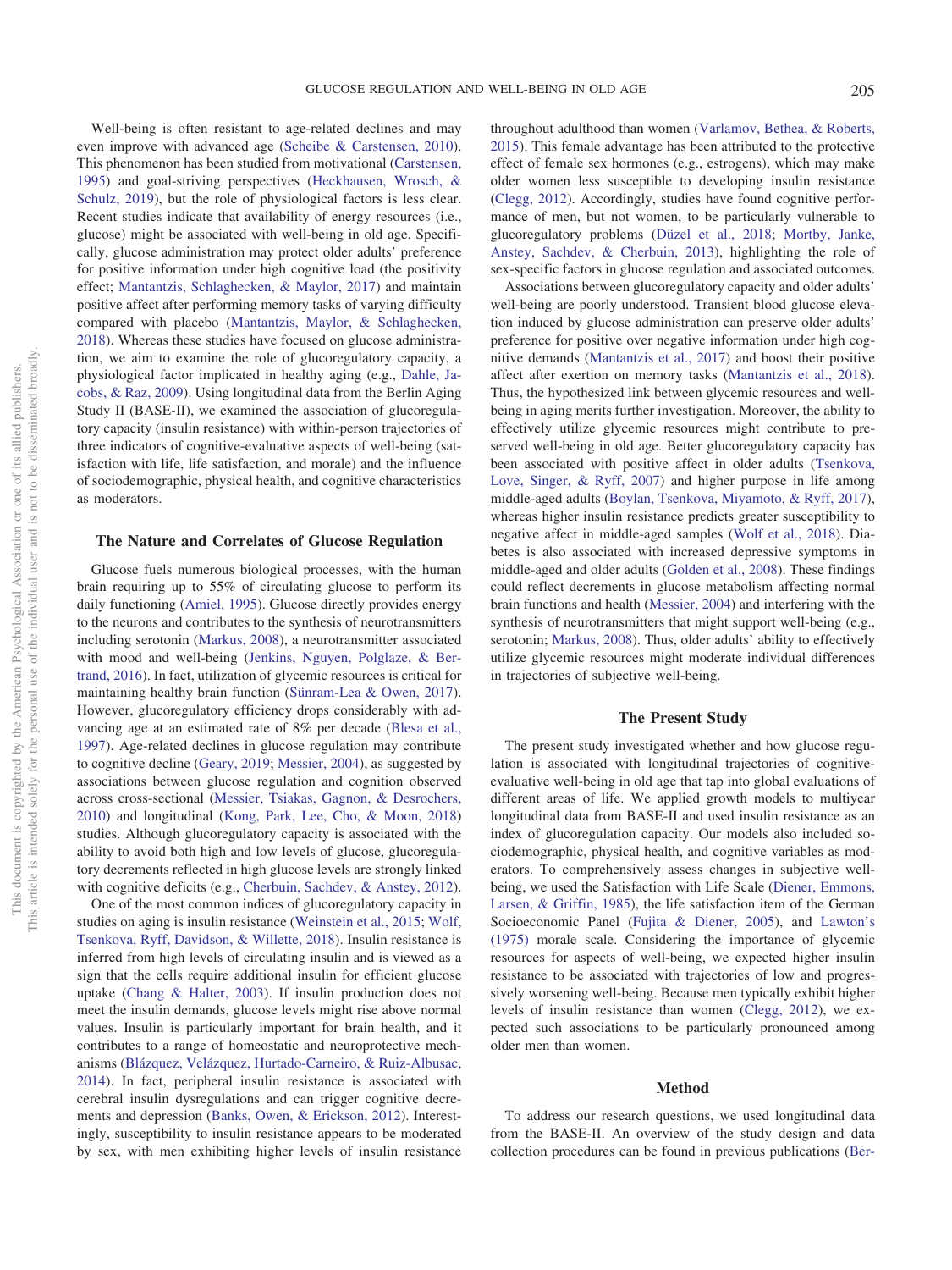[tram et al., 2014;](#page-5-4) [Gerstorf et al., 2016\)](#page-6-18). Below, we provide details relevant to the current report.

### **Participants and Procedure**

Participants were healthy, community-dwelling, older adults older than the age of 60 years, with available insulin resistance data and no diagnosis of diabetes. To minimize the influence of extreme glycemic values, we excluded participants with blood glucose values that are indicative of uncontrolled diabetes. The latter was determined via a standard oral glucose tolerance test, in which participants' blood glucose concentrations were assessed at baseline following overnight fasting and 2 hours after a 75-g glucose load [\(World Health Organization, 2006\)](#page-7-9), and by glycated hemoglobin, which reflects the average glucose concentrations in the 2- to 3-month period preceding the assessment. Specifically, participants with fasting blood glucose levels  $\geq$  126 mg/dL, blood glucose after the 2-hr glucose challenge  $\geq$  200 mg/dL, or glycated hemoglobin  $\geq 6.5\%$  (see also [Buchmann et al., 2016\)](#page-6-19) were excluded from the analysis, leaving 1,437 older adults with available insulin resistance data in the sample.<sup>1</sup> Comparisons between participants included versus excluded and analyses of sample attrition effects are in the [online supplemental material.](http://dx.doi.org/10.1037/pag0000404.supp) Ethics approval for BASE-II was granted by the ethics committees of the Charité University Hospital and the Max Planck Institute for Human Development (Berlin, Germany). The research questions examined here do not overlap with any previous BASE-II reports.

The well-being measures were obtained as part of a take-home questionnaire, using either an online interface or a paper-andpencil format. Diener scale scores were collected in 2012–2013 and 2016, with  $N = 1,259$  and 224, respectively (two waves). Morale scale data were collected in 2012–2013, 2014, 2016, and  $2017 - 2018$ , with  $N = 1,258, 1,124, 224,$  and 1,026, respectively (four waves). Life satisfaction (single item) scores were collected in 2008, 2009, 2010, 2012, 2012–2013, 2014, 2016, and 2017– 2018, with *N* - 85, 839, 74, 949, 1,237, 1,130, 221, and 1,035, respectively (eight waves).

#### **Measures**

**Well-being.** To assess well-being, we used three measures tapping into cognitive-evaluative components of well-being. We used the Satisfaction with Life Scale [\(Diener et al., 1985;](#page-6-15) Cronbach's alpha  $=$  .84) in which participants rated five statements (e.g., "In most ways my life is close to my ideal") on a 5-point scale ranging from 1 (*strongly disagree*) to 5 (*strongly agree*) to indicate their level of agreement. Additionally, we used participants' ratings on the single item "How satisfied are you with your life, all things considered?" provided on a scale ranging from zero (*completely unsatisfied*) to 10 (*completely satisfied*). The item is widely used in psychological research [\(Headey, Muffels, & Wag](#page-6-20)[ner, 2010\)](#page-6-20). We also used the morale subscale of the Philadelphia Geriatric Center Morale Scale [\(Lawton, 1975;](#page-6-17) Cronbach's alpha - .74). Participants were provided with three statements measuring life dissatisfaction (e.g., "I take things hard") and were instructed to respond on a scale ranging from 1 (*strongly disagree*) to 5 (*strongly agree*). Responses were reverse coded, such that higher scores indicate higher well-being. Scores were transformed to a standardized T metric ( $M = 50$ ,  $SD = 10$ ). Although these three

scales are designed to measure the same construct, cognitiveevaluative well-being, they differ in the number of items and the areas of life covered. Including three established well-being measures enabled testing the consistency and robustness of associations between glucose regulation and trajectories of well-being.

**Glucose regulation.** Participants' glucoregulatory capacity was assessed using the Homeostasis Model of Insulin Resistance (HOMA-IR; [Matthews et al., 1985\)](#page-7-10), calculated as Fasting Glucose (milligrams per deciliter)  $\times$  Fasting Insulin (milliunits per milliliter)/405. The ability of the HOMA-IR to accurately assess levels of insulin resistance compared with clinical methods has been repeatedly documented [\(Wallace, Levy, & Matthews, 2004\)](#page-7-11). Higher levels of HOMA-IR indicate higher insulin resistance and increased risk of decrements in glucoregulatory capacity.

**Individual difference correlates.** We considered the moderating role of sociodemographic, physical health, and cognitive characteristics. Sociodemographic variables included age (date of birth subtracted from each assessment's date), sex  $(0 = women,$  $1 = men$ , and education (years of formal schooling). Physical health variables included morbidity, based on participant-reported medical diagnoses and verified by medical examination as well as grip strength, a highly reliable index of functional health [\(Gale,](#page-6-21) [Martyn, Cooper, & Sayer, 2007\)](#page-6-21) assessed via a hand dynamometer, and body mass index (BMI). Cognitive functioning was assessed with the Digit Symbol Substitution test [\(Wechsler, 1981\)](#page-7-12), an age-sensitive perceptual speed test [\(Hoyer, Stawski, Wa](#page-6-22)[sylyshyn, & Verhaeghen, 2004\)](#page-6-22).

## **Statistical Analyses**

To examine our research questions, we estimated growth models using multiyear longitudinal data on well-being. The model was specified as:

well-being<sub>ii</sub> = 
$$
\beta_{0i} + \beta_{2i}(time-in-study_{ii}) + \beta_{4i}(time-in-study_{ii}^2)
$$
  
+  $e_{ii}$ ,

where person  $i$ 's well-being at occasion  $t$ , well-being<sub> $t$ </sub>, is a function of an individual-specific intercept parameter,  $\beta_{0i}$ ; individualspecific linear and quadratic slope parameters,  $\beta_{2i}$  and  $\beta_{4i}$ ; and residual error,  $e_{ti}$ . The quadratic effect of time was included only if it was significantly different from zero. Following standard multilevel/growth modeling procedures [\(Ram & Grimm, 2015;](#page-7-13) [Singer & Willett, 2003\)](#page-7-14), individual intercepts,  $\beta_{0i}$ , and slopes,  $\beta_{2i}$ and  $\beta_{4i}$ , were modeled as a function of insulin resistance and the correlates. Interaction terms were tested but trimmed when not significant, always retaining the lower-order interactions if necessary. An example of the final model can be found in the [online](http://dx.doi.org/10.1037/pag0000404.supp) [supplemental material.](http://dx.doi.org/10.1037/pag0000404.supp) Interaction of the correlates with the quadratic change term were also tested and were kept in the model only if they were significant. Time in study was centered at the

 $<sup>1</sup>$  An additional 49 participants had a history of diabetes and/or prescrip-</sup> tion of antidiabetic medications. However, their laboratory values fell within the euglycemic range, indicating adequate glycemic control. Therefore, these participants were retained in the final sample. It should also be noted that diabetes diagnosis is part of the morbidity variable that is included as a covariate in the analyses, and inclusion of the participants carrying that diagnosis but exhibiting good glycemic control did not ignore that risk factor.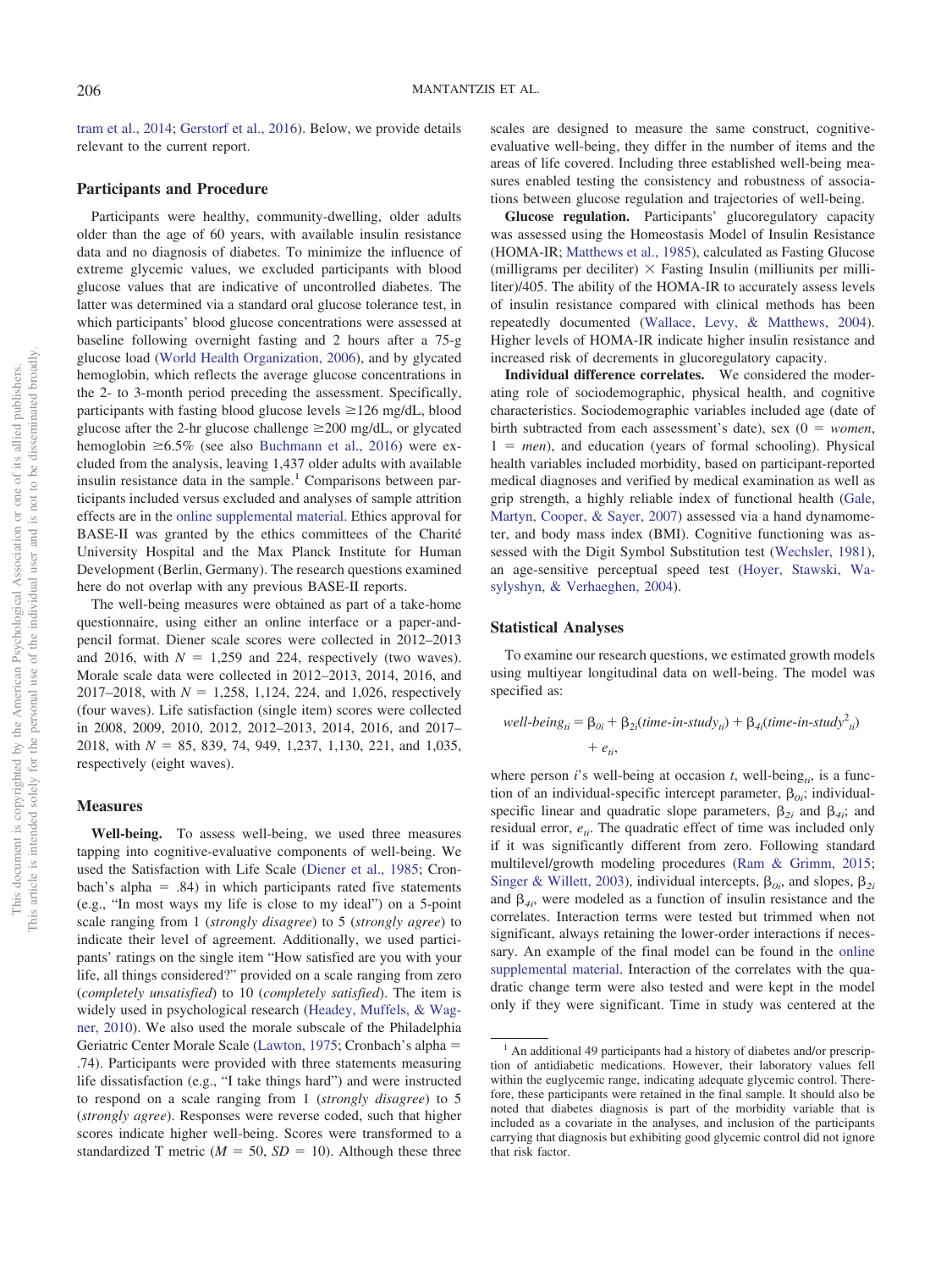time point at which most data for each measure were collected (2012–2013 assessment for all well-being measures). Age was centered at 70 years and all other predictors were grand mean centered.

Models were fit to the data using SAS (SAS Institute Inc., Cary, NC, USA) PROC MIXED [\(Littell, Miliken, Stoup, & Wolfinger,](#page-6-23) [2006\)](#page-6-23), with incomplete observations treated as missing at random [\(Little & Rubin, 1987\)](#page-6-24). The sociodemographic, physical health, and cognitive variables used in the analyses also provide attritionrelevant information and thereby assist in addressing the longitudinal selectively in our outcomes [\(McArdle, 1994\)](#page-7-15). Given the exploratory nature of our research questions, we are reporting all results with a significance level of  $p < .05$ .

## **Results**

## **Glucose Regulation**

Descriptive statistics and correlations among the variables can be found in the online supplemental material [\(Supplemental Tables](http://dx.doi.org/10.1037/pag0000404.supp) [1 and 2\)](http://dx.doi.org/10.1037/pag0000404.supp). Higher insulin resistance was associated with lower

<span id="page-3-0"></span>Table 1 *Growth Curve Models of Well-Being Measures Over Time*

satisfaction with life (Diener,  $r(1259) = -.08$ ,  $p = .006$ ; and single item,  $r(1237) = -.06$ ,  $p = .033$ ), male sex,  $r(1437) = .08$ ,  $p = .002$ , lower educational attainment,  $r(1253) = -.11$ ,  $p < .001$ , more morbidities,  $r(1323) = .14$ ,  $p < .001$ , higher body mass index,  $r(1429) = .50, p < .001$ , and lower cognitive performance,  $r(1214) = -.07, p = .018.$ 

## **Glucose Regulation and Trajectories of Well-Being**

We estimated growth models to examine the role of insulin resistance and the correlates in shaping trajectories of well-being (see [Table 1\)](#page-3-0). Well-being was stable across measures, with steeper decline over time found only for the satisfaction with life scale (Diener,  $\gamma_{20} = -0.63$ ,  $p = .005$ ) and accelerated forms of decline for life satisfaction (single item,  $\gamma_{40} = -0.03$ ,  $p = .047$ ). Older age was associated with higher life satisfaction (single item,  $\gamma_{01}$  =  $0.21, p = .002$ ). Men evidenced lower levels of well-being on two of the three measures (Diener,  $\gamma_{02} = -2.45$ ,  $p = .022$ ; and single item,  $\gamma_{02} = -2.26$ ,  $p = .009$ ). In addition, several interaction effects for age, sex, and education were found for select well-being measures. Importantly, higher morbidity, lower grip strength, and

| Parameters                                                                 | Satisfaction with life<br>(Diener) |                          | Life satisfaction<br>(single item) |      | Well-being<br>(morale) |      |
|----------------------------------------------------------------------------|------------------------------------|--------------------------|------------------------------------|------|------------------------|------|
|                                                                            | Estimate                           | <b>SE</b>                | Estimate                           | SE   | Estimate               | SE   |
| Fixed effects                                                              |                                    |                          |                                    |      |                        |      |
| Intercept <sub>v00</sub>                                                   | $50.02***$                         | .32                      | $50.22***$                         | .26  | $49.85***$             | .26  |
| Time $_{\gamma 20}$                                                        | $-.63***$                          | .23                      | $-.03$                             | .05  | $-.13$                 | .10  |
| Time $\zeta_{40}$                                                          |                                    | $\overline{\phantom{0}}$ | $-.03*$                            | .01  | $\hspace{0.05cm}$      |      |
| $Age_{\nu01}$                                                              | .08                                | .08                      | $.21***$                           | .07  | $-.01$                 | .07  |
| Men <sub>202</sub>                                                         | $-2.45*$                           | 1.07                     | $-2.26***$                         | .86  | $-.91$                 | .91  |
| Education <sub><math>\gamma</math>03</sub>                                 | $-.17$                             | .11                      | $-.12$                             | .09  | .01                    | .09  |
| Age $\times$ Time <sub><math>v21</math></sub>                              | $-.02$                             | .06                      | $-.02$                             | .01  | $-.03$                 | .03  |
| Men $\times$ Time <sub><math>\sim</math>22</sub>                           | .01                                | .71                      | .12                                | .17  | $-.58$                 | .36  |
| Education $\times$ Time <sub><math>\gamma</math>23</sub>                   | .09                                | .08                      | $-.01$                             | .02  | $-.02$                 | .04  |
| Age $\times$ Men <sub>y04</sub>                                            |                                    | $\overline{\phantom{0}}$ | $.31*$                             | .13  | $.56*$                 | .22  |
| Men $\times$ Education <sub><math>\sim</math>05</sub>                      | $.45*$                             | .22                      |                                    |      |                        |      |
| Insulin resistance <sub>y06</sub>                                          | $-.61*$                            | .25                      | $-.37$                             | .20  | $-.02$                 | .22  |
| Morbidity $_{\gamma07}$                                                    | $-.53*$                            | .25                      | $-.58***$                          | .20  | $-.67***$              | .20  |
| Grip $_{\gamma08}$                                                         | $.30***$                           | .06                      | $.21***$                           | .05  | $.21***$               | .05  |
| BMI <sub>v09</sub>                                                         | .05                                | .10                      | .03                                | .07  | .04                    | .08  |
| Digit symbol $_{\gamma010}$                                                | $.08*$                             | .03                      | $.09***$                           | .03  | $.09***$               | .03  |
| Insulin resistance $\times$ Time <sub><math>\sim</math>26</sub>            | $-.14$                             | .15                      | $-.04$                             | .04  | .09                    | .08  |
| Morbidity $\times$ Time <sub>227</sub>                                     | .01                                | .21                      | .05                                | .04  | $-.06$                 | .08  |
| Grip $\times$ Time <sub><math>\sim</math>28</sub>                          | .03                                | .04                      | $-.01$                             | .01  | .01                    | .02  |
| $BMI \times Time_{\sim 29}$                                                | .02                                | .08                      | .01                                | .01  | $-.02$                 | .03  |
| Digit Symbol $\times$ Time <sub><math>\sim</math>30</sub>                  | .02                                | .03                      | .001                               | .01  | $-.01$                 | .01  |
| Insulin Resistance $\times$ Men <sub><math>\sim</math>011</sub>            |                                    | $\overline{\phantom{0}}$ | $-1.45***$                         | .35  | $-1.67***$             | .58  |
| Insulin Resistance $\times$ Grip <sub><math>\gamma</math>012</sub>         |                                    |                          |                                    |      | $.07*$                 | .03  |
| Insulin Resistance $\times$ Digit Symbol <sub><math>\gamma</math>013</sub> |                                    |                          |                                    |      | $-.04*$                | .02  |
| Grip $\times$ Age <sub>y014</sub>                                          |                                    |                          |                                    |      | $-.03*$                | .01  |
| BMI $\times$ Men <sub><math>\gamma</math>015</sub>                         | $-.44***$                          | .17                      |                                    |      |                        |      |
| Random effects                                                             |                                    |                          |                                    |      |                        |      |
| Variance intercept                                                         | $72.14***$                         | 6.99                     | $45.11***$                         | 2.58 | 44.14***               | 2.81 |
| Variance time                                                              | 1.46                               | 2.55                     | $.42***$                           | .10  | $3.50***$              | .48  |
| Covariance intercept, time                                                 | 2.43                               | 3.06                     | .40                                | .35  | $-3.41***$             | .77  |
| Residual variance                                                          | $18.12*$                           | 7.33                     | $43.92***$                         | 1.26 | $42.71***$             | 1.92 |

*Note*. BMI = body mass index; grip = grip strength. Unstandardized estimates are presented.  $N = 954$  who provided 1,127 (satisfaction with life, Diener scale) and  $N = 955$  who provided 4,186 (life satisfaction, single item) and 2,794 observations (well-being, morale), respectively. Scores were T standardized. Age centered at 70 years. Model parameters for insulin resistance as our focus variable highlighted in bold.  $p < .05.$  \*\*  $p < .01.$  \*\*\*  $p < .001.$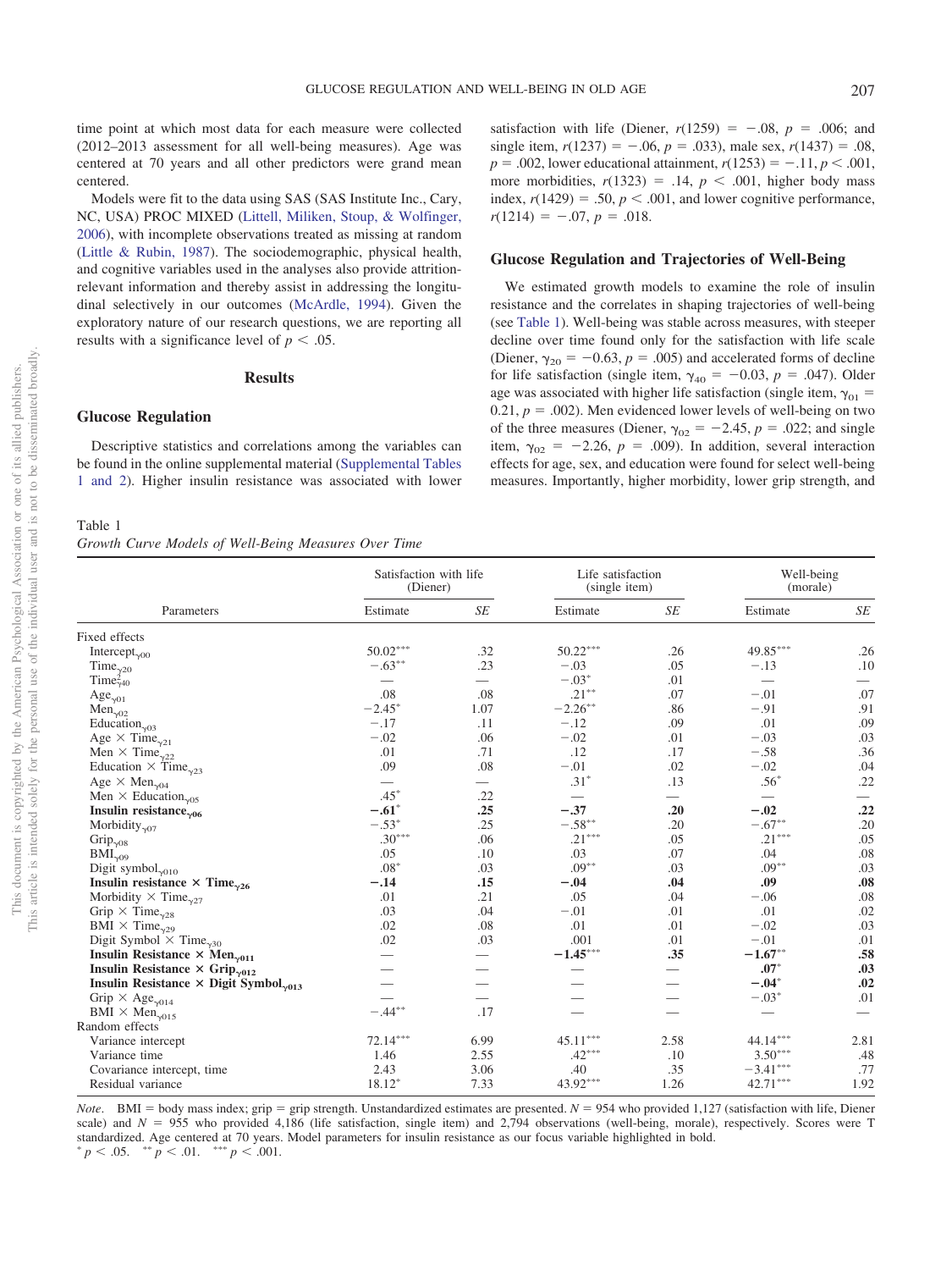lower cognitive performance were associated with lower wellbeing, a pattern found consistently across all well-being measures: morbidity: Diener,  $\gamma_{07} = -0.53$ ,  $p = .034$ ; single item,  $\gamma_{07} =$  $-0.58$ ,  $p = .002$ ; and morale,  $\gamma_{07} = -0.67$ ,  $p = .001$ .

Higher insulin resistance was associated with lower satisfaction with life (Diener,  $\gamma_{06} = -0.61$ ,  $p = .015$ ). On the two other wellbeing measures, we found significant interactions between sex and insulin resistance (single item,  $\gamma_{011} = -1.45$ ,  $p < .001$ ; morale,  $\gamma_{011} = -1.67$ ,  $p = .004$ ), suggesting that higher insulin resistance was associated with lower well-being among men but not women (see [Figure 1\)](#page-5-5). Whereas no differences were found among older women, well-being was about 1 *SD* (approximately 10 T score units) lower among older men with high insulin resistance than among those at the lower end of the insulin resistance range [\(Figure 1,](#page-5-5) Panels B and C).

Finally, significant interactions between insulin resistance and grip strength, and insulin resistance and cognition were found for the morale scale ( $\gamma_{012} = 0.07$ ,  $p = .025$ ;  $\gamma_{013} = -0.04$ ,  $p = .042$ , respectively), linking higher insulin resistance to lower well-being among participants with low grip strength and better cognitive performance.<sup>2</sup>

#### **Discussion**

Well-being is relatively stable across adulthood, but pronounced individual differences exist among older adults. The role of physiological factors in such heterogeneity is unclear. In the present study, we demonstrated that worse glucose regulation is consistently associated with lower well-being among older men but not older women. These findings were independent of sociodemographic and physical health characteristics. We argue that sex differences may moderate the associations between glucose regulation and well-being.

Our results point to the presence of sex-specific associations between glucose regulation and well-being, with women's wellbeing seemingly protected from the negative effects of insulin resistance. These findings could be attributed to the well-described sex differences in glucose regulation, such as lower insulin resistance in women compared with men [\(Camporez et al., 2013;](#page-6-25) [Margolis et al., 2004\)](#page-6-26), a pattern also replicated in our study (women:  $M = 2.01$  [ $SD = 1.51$ ] vs. men:  $M = 2.26$  [ $SD = 1.49$ ],  $t(1435) = -3.15$ ,  $p = .002$ ,  $d = .17$ ). Although the exact mechanisms underlying these sex differences are difficult to pinpoint, research has suggested that female sex hormones could potentially delay the development of insulin resistance in women, at least up until menopause [\(Szmuilowicz, Stuenkel, & Seely, 2009\)](#page-7-16).

Men and women also exhibit considerable differences in lifestyle and health behaviors that could moderate their susceptibility to glucoregulatory decrements. For example, across adulthood, women are more interested in receiving professional advice on disease prevention than men [\(Deeks, Lombard, Michelmore, &](#page-6-27) [Teede, 2009\)](#page-6-27) and are less likely to engage in risky behaviors such as smoking, alcohol consumption, and unhealthy eating habits [\(Dawson, Schneider, Fletcher, & Bryden, 2007;](#page-6-28) [Wardle et al.,](#page-7-17) [2004\)](#page-7-17). Considering the importance of lifestyle variables for healthy glucose metabolism [\(McAuley et al., 2002\)](#page-7-18), it is possible that the downstream consequences of insulin resistance might take longer to develop in women than in men [\(Clegg, 2012\)](#page-6-11), making men more susceptible to its negative effects on well-being.

Recent studies have suggested that glucose ingestion can support older adults' preference for positive information [\(Mantantzis](#page-6-2) [et al., 2017\)](#page-6-2) and overall levels of positive affect [\(Mantantzis et al.,](#page-6-3) [2018\)](#page-6-3). Our findings go one step further to show that individual differences in glucoregulatory capacity are closely related to wellbeing trajectories in old age. Extending earlier reports of associations between gluco regulatory control and positive affect in older women [\(Tsenkova et al., 2007\)](#page-7-8), our study is among the first to examine associations between objective indices of glucoregulatory capacity and a range of well-being indices in older men and women. Our findings support the notion of glucoregulatory capacity as a factor contributing to preserved well-being among older men.

We note that women in our sample reported higher levels of life satisfaction than men. However, this advantage was found only after adjusting for sociodemographic and health characteristics, suggesting that functional limitations might be particularly detrimental for women's well-being (see also [Pinquart & Sörensen,](#page-7-19) [2001\)](#page-7-19). We also observed interactions between insulin resistance and physical health characteristics, indicating that health variables might moderate associations between insulin resistance and wellbeing. For example, in line with studies linking greater grip strength with better prognosis in patients with diabetes [\(Celis-](#page-6-29)[Morales et al., 2017\)](#page-6-29), grip strength in our study seemed to buffer insulin resistance-related decrements in well-being.

#### **Limitations and Outlook**

The design of our study did not allow tracking of developmental changes in insulin resistance over time. Whereas estrogens may protect women from systemic conditions (e.g., diabetes), this advantage tends to disappear after menopause, with women eventually reaching similar risk levels as men [\(Szmuilowicz et al., 2009\)](#page-7-16). It would be informative to examine how insulin resistance changes across late adulthood, whether this differs between men and women, and how such changes are intertwined with changes in well-being. Also, associations between insulin resistance and cognitive outcomes [\(Kong et al., 2018\)](#page-6-8) and between cognition and well-being [\(Wilson et al., 2013\)](#page-7-20) are well known. Future research should test whether and how cognitive functioning might be mediating associations between glucose regulation and trajectories of well-being.

In addition, we had no hormonal data or information on whether women in our sample had received hormone replacement therapy. This would have been highly informative because hormone replacement therapy improves glycemic control and lowers the risk for developing diabetes [\(Jelenik & Roden, 2013;](#page-6-30) [Szmuilowicz et](#page-7-16) [al., 2009\)](#page-7-16). It would also be important to examine the role of lifestyle factors (e.g., diet and exercise) in buffering the well-being decrements arising from insulin resistance.

Because our participants were in good health (e.g., low morbidity), our results may not generalize to less healthy older adults. Also, our sample consisted mainly of older adults around the age of 70 years, and we can only speculate about the picture that

<sup>2</sup> Repeating the analyses after excluding the 49 participants with a history of diabetes but normal glycemic values revealed substantively the same results as reported.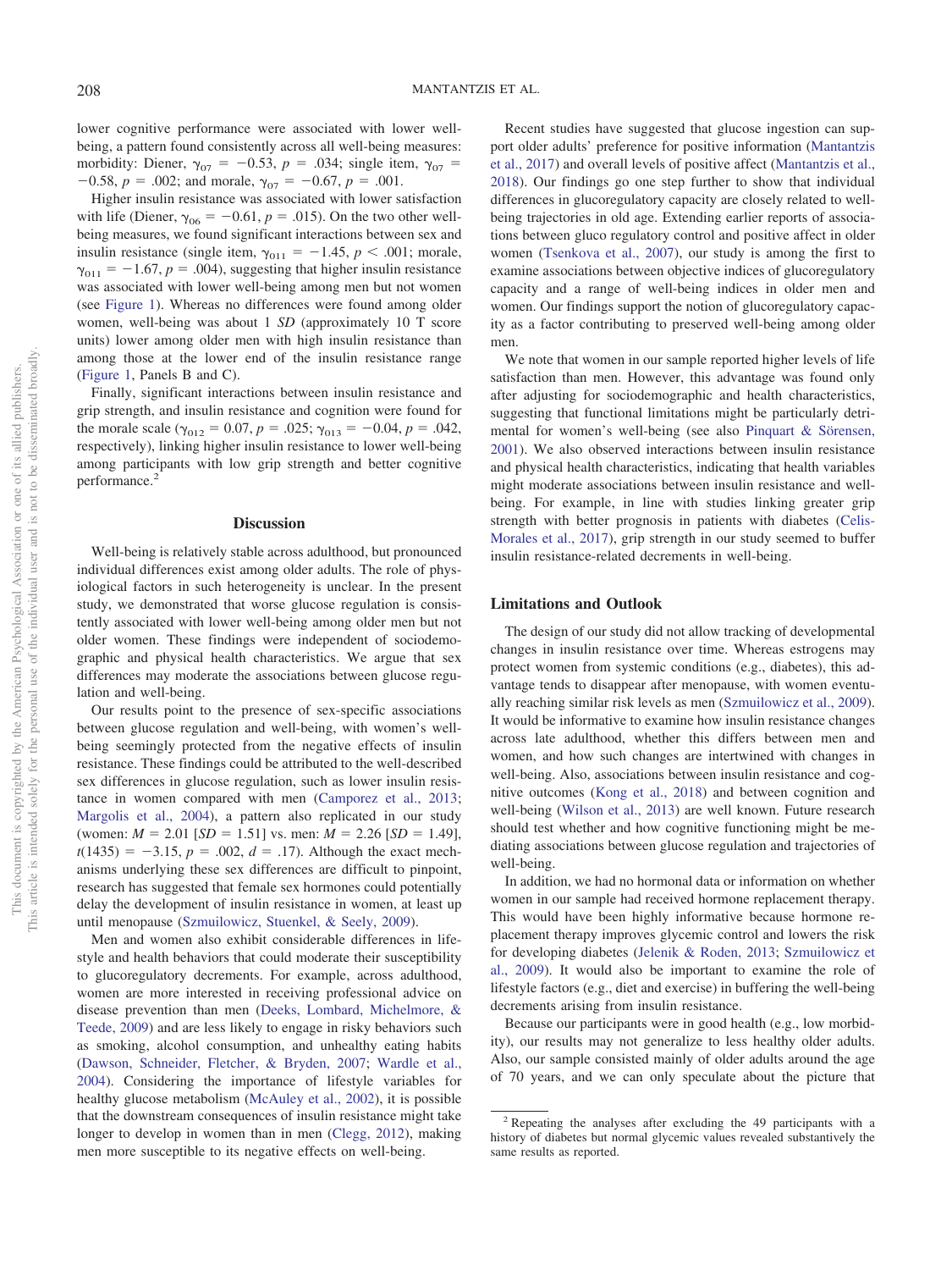

<span id="page-5-5"></span>*Figure 1.* Differences between men and women in how insulin resistance is associated with levels of satisfaction with life (Diener scale, upper left-hand Panel A), life satisfaction (single item, upper right-hand Panel B), and well-being (morale, lower Panel C). It can be obtained that poor glucose regulation (i.e., higher insulin resistance) is associated with lower levels of well-being consistently among men, whereas findings are inconsistent among women, with two of the three well-being measures not evincing an association. These differences between women and men were maintained across old age and were independent of overall morbidity as well as specific performance-based indicators of physical and cognitive functioning.

emerges in very old age (e.g., 80s and 90s). Considering that well-being drops sharply with approaching death [\(Gerstorf et al.,](#page-6-31) [2016\)](#page-6-31), it would be useful to assess whether individual differences in glucoregulatory capacity can buffer terminal decline in wellbeing.

## **Conclusions**

The present study examined the role of glucose regulatory capacity in older adults' well-being and cognition. We identified sex-specific associations of poor glucose regulation with wellbeing trajectories, with insulin resistance predicting lower levels of well-being among older men but not women. This finding could be attributed to female sex hormones protecting women from decrements in glucoregulatory capacity. Further research into how individual differences in physiological mechanisms can shape older adults' well-being (see also [Mantantzis, Schlaghecken, & Maylor,](#page-6-32) [2018\)](#page-6-32) could offer important insights into the process of successful aging.

#### **References**

- <span id="page-5-0"></span>Amiel, S. A. (1995). Organ fuel selection: Brain. *The Proceedings of the Nutrition Society, 54,* 151–155. [http://dx.doi.org/10.1079/](http://dx.doi.org/10.1079/PNS19950044) [PNS19950044](http://dx.doi.org/10.1079/PNS19950044)
- <span id="page-5-3"></span>Banks, W. A., Owen, J. B., & Erickson, M. A. (2012). Insulin in the brain: There and back again. *Pharmacology & Therapeutics, 136,* 82–93. <http://dx.doi.org/10.1016/j.pharmthera.2012.07.006>
- <span id="page-5-4"></span>Bertram, L., Böckenhoff, A., Demuth, I., Düzel, S., Eckardt, R., Li, S. C., . . . Steinhagen-Thiessen, E. (2014). Cohort profile: The Berlin Aging Study II (BASE-II). *International Journal of Epidemiology, 43,* 703– 712. <http://dx.doi.org/10.1093/ije/dyt018>
- <span id="page-5-2"></span>Blázquez, E., Velázquez, E., Hurtado-Carneiro, V., & Ruiz-Albusac, J. M. (2014). Insulin in the brain: Its pathophysiological implications for States related with central insulin resistance, type 2 diabetes and Alzheimer's disease. *Frontiers in Endocrinology, 5,* 161. [http://dx.doi.org/](http://dx.doi.org/10.3389/fendo.2014.00161) [10.3389/fendo.2014.00161](http://dx.doi.org/10.3389/fendo.2014.00161)
- <span id="page-5-1"></span>Blesa, R., Mohr, E., Miletich, R. S., Randolph, C., Hildebrand, K., Sampson, M., & Chase, T. N. (1997). Changes in cerebral glucose metabolism with normal aging. *European Journal of Neurology, 4,* 8 –14. [http://dx](http://dx.doi.org/10.1111/j.1468-1331.1997.tb00294.x) [.doi.org/10.1111/j.1468-1331.1997.tb00294.x](http://dx.doi.org/10.1111/j.1468-1331.1997.tb00294.x)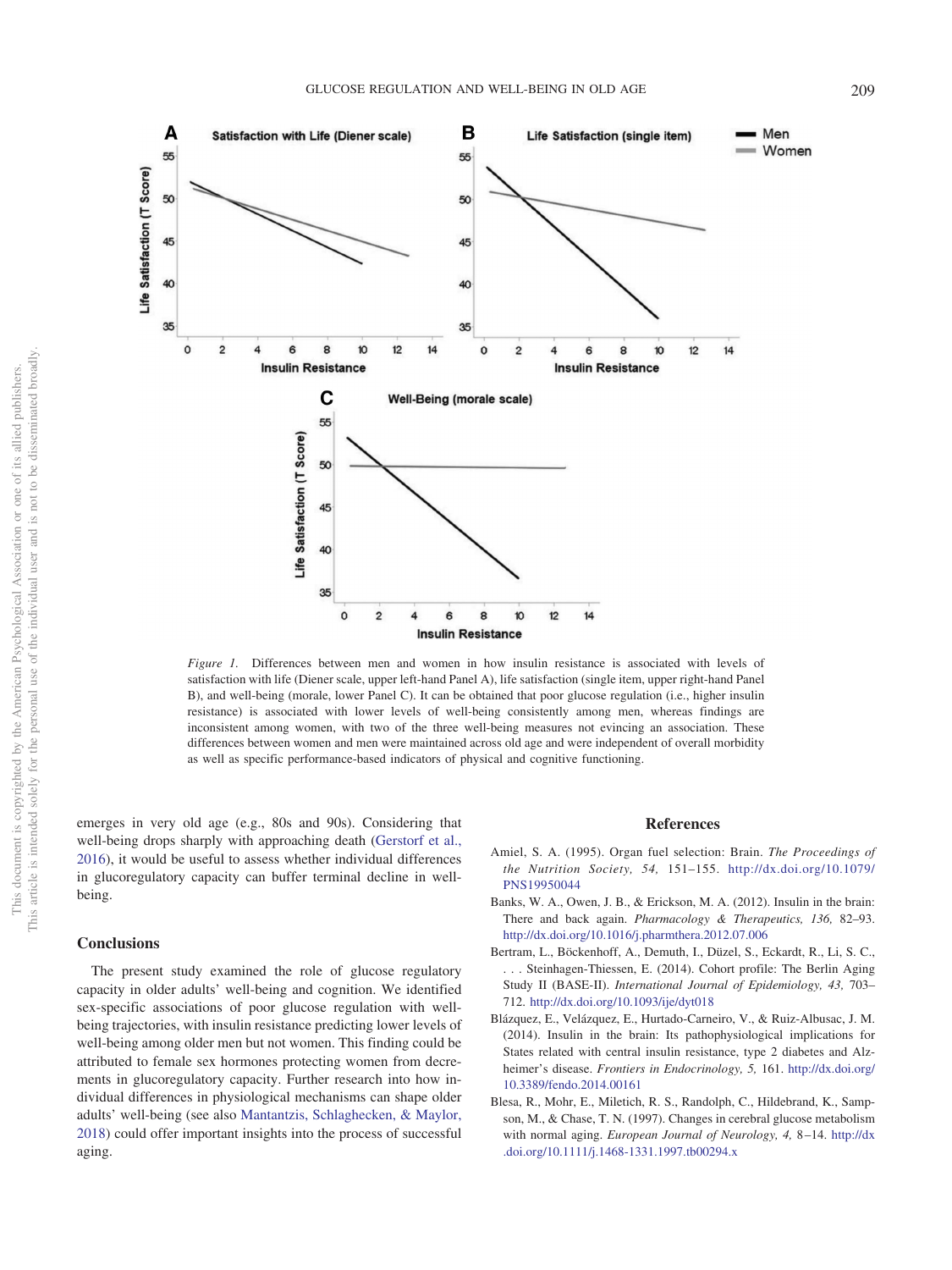- <span id="page-6-13"></span>Boylan, J. M., Tsenkova, V. K., Miyamoto, Y., & Ryff, C. D. (2017). Psychological resources and glucoregulation in Japanese adults: Findings from MIDJA. *Health Psychology, 36,* 449 – 457. [http://dx.doi.org/](http://dx.doi.org/10.1037/hea0000455) [10.1037/hea0000455](http://dx.doi.org/10.1037/hea0000455)
- <span id="page-6-19"></span>Buchmann, N., Spira, D., Norman, K., Demuth, I., Eckardt, R., & Steinhagen-Thiessen, E. (2016). Sleep, muscle mass and muscle function in older people: A cross-sectional analysis based on data from the Berlin Aging Study II (BASE-II). *Deutsches Aerzteblatt Online, 113,* 253–260. <http://dx.doi.org/10.3238/arztebl.2016.0253>
- <span id="page-6-25"></span>Camporez, J. P. G., Jornayvaz, F. R., Lee, H. Y., Kanda, S., Guigni, B. A., Kahn, M.,... Shulman, G. I. (2013). Cellular mechanism by which estradiol protects female ovariectomized mice from high-fat dietinduced hepatic and muscle insulin resistance. *Endocrinology, 154,* 1021–1028. <http://dx.doi.org/10.1210/en.2012-1989>
- <span id="page-6-0"></span>Carstensen, L. L. (1995). Evidence for a life-span theory of socioemotional selectivity. *Current Directions in Psychological Science, 4,* 151–156. <http://dx.doi.org/10.1111/1467-8721.ep11512261>
- <span id="page-6-29"></span>Celis-Morales, C. A., Petermann, F., Hui, L., Lyall, D. M., Iliodromiti, S., McLaren, J.,... Gray, S. R. (2017). Associations between diabetes and both cardiovascular disease and all-cause mortality are modified by grip strength: Evidence from UK Biobank, a prospective population-based cohort study. *Diabetes Care, 40,* 1710 –1718. [http://dx.doi.org/10.2337/](http://dx.doi.org/10.2337/dc17-0921) [dc17-0921](http://dx.doi.org/10.2337/dc17-0921)
- <span id="page-6-10"></span>Chang, A. M., & Halter, J. B. (2003). Aging and insulin secretion. *American Journal of Physiology Endocrinology and Metabolism, 284,* E7– E12. <http://dx.doi.org/10.1152/ajpendo.00366.2002>
- <span id="page-6-9"></span>Cherbuin, N., Sachdev, P., & Anstey, K. J. (2012). Higher normal fasting plasma glucose is associated with hippocampal atrophy: The PATH Study. *Neurology, 79,* 1019 –1026. [http://dx.doi.org/10.1212/WNL](http://dx.doi.org/10.1212/WNL.0b013e31826846de) [.0b013e31826846de](http://dx.doi.org/10.1212/WNL.0b013e31826846de)
- <span id="page-6-11"></span>Clegg, D. J. (2012). Minireview: The year in review of estrogen regulation of metabolism. *Molecular Endocrinology, 26,* 1957–1960. [http://dx.doi](http://dx.doi.org/10.1210/me.2012-1284) [.org/10.1210/me.2012-1284](http://dx.doi.org/10.1210/me.2012-1284)
- <span id="page-6-4"></span>Dahle, C. L., Jacobs, B. S., & Raz, N. (2009). Aging, vascular risk, and cognition: Blood glucose, pulse pressure, and cognitive performance in healthy adults. *Psychology and Aging, 24,* 154 –162. [http://dx.doi.org/](http://dx.doi.org/10.1037/a0014283) [10.1037/a0014283](http://dx.doi.org/10.1037/a0014283)
- <span id="page-6-28"></span>Dawson, K. A., Schneider, M. A., Fletcher, P. C., & Bryden, P. J. (2007). Examining gender differences in the health behaviors of Canadian university students. *Journal of the Royal Society for the Promotion of Health, 127,* 38 – 44. <http://dx.doi.org/10.1177/1466424007073205>
- <span id="page-6-27"></span>Deeks, A., Lombard, C., Michelmore, J., & Teede, H. (2009). The effects of gender and age on health related behaviors. *BMC Public Health, 9,* 213. <http://dx.doi.org/10.1186/1471-2458-9-213>
- <span id="page-6-15"></span>Diener, E., Emmons, R. A., Larsen, R. J., & Griffin, S. (1985). The Satisfaction With Life Scale. *Journal of Personality Assessment, 49,* 71–75. [http://dx.doi.org/10.1207/s15327752jpa4901\\_13](http://dx.doi.org/10.1207/s15327752jpa4901_13)
- <span id="page-6-12"></span>Düzel, S., Buchmann, N., Drewelies, J., Gerstorf, D., Lindenberger, U., Steinhagen-Thiessen, E.,... Demuth, I. (2018). Validation of a single factor representing the indicators of metabolic syndrome as a continuous measure of metabolic load and its association with health and cognitive function. *PLoS ONE, 13,* e0208231. [http://dx.doi.org/10.1371/journal](http://dx.doi.org/10.1371/journal.pone.0208231) [.pone.0208231](http://dx.doi.org/10.1371/journal.pone.0208231)
- <span id="page-6-16"></span>Fujita, F., & Diener, E. (2005). Life satisfaction set point: Stability and change. *Journal of Personality and Social Psychology, 88,* 158 –164. <http://dx.doi.org/10.1037/0022-3514.88.1.158>
- <span id="page-6-21"></span>Gale, C. R., Martyn, C. N., Cooper, C., & Sayer, A. A. (2007). Grip strength, body composition, and mortality. *International Journal of Epidemiology, 36,* 228 –235. <http://dx.doi.org/10.1093/ije/dyl224>
- <span id="page-6-7"></span>Geary, D. C. (2019). The spark of life and the unification of intelligence, health, and aging. *Current Directions in Psychological Science, 28,* 223–228. <http://dx.doi.org/10.1177/0963721419829719>
- <span id="page-6-18"></span>Gerstorf, D., Bertram, L., Lindenberger, U., Pawelec, G., Demuth, I., Steinhagen-Thiessen, E., & Wagner, G. G. (2016). The Berlin Aging

Study II—An overview. *Gerontology, 62,* 311–315. [http://dx.doi.org/10](http://dx.doi.org/10.1159/000441495) [.1159/000441495](http://dx.doi.org/10.1159/000441495)

- <span id="page-6-31"></span>Gerstorf, D., Hoppmann, C. A. A., Löckenhoff, C. E. E., Infurna, F. J. J., Schupp, J., Wagner, G. G. G., & Ram, N. (2016). Terminal decline in well-being: The role of social orientation. *Psychology and Aging, 31,* 149 –165. <http://dx.doi.org/10.1037/pag0000072>
- <span id="page-6-14"></span>Golden, S. H., Lazo, M., Carnethon, M., Bertoni, A. G., Schreiner, P. J., Diez Roux, A. V.,... Lyketsos, C. (2008). Examining a bidirectional association between depressive symptoms and diabetes. *Journal of the American Medical Association, 299,* 2751–2759. [http://dx.doi.org/10](http://dx.doi.org/10.1001/jama.299.23.2751) [.1001/jama.299.23.2751](http://dx.doi.org/10.1001/jama.299.23.2751)
- <span id="page-6-20"></span>Headey, B., Muffels, R., & Wagner, G. G. (2010). Long-running German panel survey shows that personal and economic choices, not just genes, matter for happiness. *Proceedings of the National Academy of Sciences of the United States of America, 107,* 17922–17926. [http://dx.doi.org/10](http://dx.doi.org/10.1073/pnas.1008612107) [.1073/pnas.1008612107](http://dx.doi.org/10.1073/pnas.1008612107)
- <span id="page-6-1"></span>Heckhausen, J., Wrosch, C., & Schulz, R. (2019). Agency and motivation in adulthood and old age. *Annual Review of Psychology, 70,* 191–217. <http://dx.doi.org/10.1146/annurev-psych-010418-103043>
- <span id="page-6-22"></span>Hoyer, W. J., Stawski, R. S., Wasylyshyn, C., & Verhaeghen, P. (2004). Adult age and digit symbol substitution performance: A meta-analysis. *Psychology and Aging, 19,* 211–214. [http://dx.doi.org/10.1037/0882-](http://dx.doi.org/10.1037/0882-7974.19.1.211) [7974.19.1.211](http://dx.doi.org/10.1037/0882-7974.19.1.211)
- <span id="page-6-30"></span>Jelenik, T., & Roden, M. (2013). How estrogens prevent from lipidinduced insulin resistance. *Endocrinology, 154,* 989 –992. [http://dx.doi](http://dx.doi.org/10.1210/en.2013-1112) [.org/10.1210/en.2013-1112](http://dx.doi.org/10.1210/en.2013-1112)
- <span id="page-6-6"></span>Jenkins, T. A., Nguyen, J. C. D., Polglaze, K. E., & Bertrand, P. P. (2016). Influence of tryptophan and serotonin on mood and cognition with a possible role of the gut-brain axis. *Nutrients, 8,* 56. [http://dx.doi.org/10](http://dx.doi.org/10.3390/nu8010056) [.3390/nu8010056](http://dx.doi.org/10.3390/nu8010056)
- <span id="page-6-8"></span>Kong, S. H., Park, Y. J., Lee, J. Y., Cho, N. H., & Moon, M. K. (2018). Insulin resistance is associated with cognitive decline among older Koreans with normal baseline cognitive function: A prospective community-based cohort study. *Scientific Reports, 8,* 650. [http://dx.doi](http://dx.doi.org/10.1038/s41598-017-18998-0) [.org/10.1038/s41598-017-18998-0](http://dx.doi.org/10.1038/s41598-017-18998-0)
- <span id="page-6-17"></span>Lawton, M. P. (1975). The Philadelphia Geriatric Center Morale Scale: A revision. *Journal of Gerontology, 30,* 85– 89. [http://dx.doi.org/10.1093/](http://dx.doi.org/10.1093/geronj/30.1.85) [geronj/30.1.85](http://dx.doi.org/10.1093/geronj/30.1.85)
- <span id="page-6-23"></span>Littell, R. C., Miliken, G. A., Stoup, W. W., & Wolfinger, R. D. (2006). *SAS system for mixed models*. Cary, NC: SAS Institute.
- <span id="page-6-24"></span>Little, R. J. A., & Rubin, D. B. (1987). *Statistical analysis with missing data*. New York: Wiley.
- <span id="page-6-3"></span>Mantantzis, K., Maylor, E. A., & Schlaghecken, F. (2018). Gain without pain: Glucose promotes cognitive engagement and protects positive affect in older adults. *Psychology and Aging, 33,* 789 –797. [http://dx.doi](http://dx.doi.org/10.1037/pag0000270) [.org/10.1037/pag0000270](http://dx.doi.org/10.1037/pag0000270)
- <span id="page-6-2"></span>Mantantzis, K., Schlaghecken, F., & Maylor, E. A. (2017). Food for happy thought: Glucose protects age-related positivity effects under cognitive load. *Psychology and Aging, 32,* 203–209. [http://dx.doi.org/10.1037/](http://dx.doi.org/10.1037/pag0000169) [pag0000169](http://dx.doi.org/10.1037/pag0000169)
- <span id="page-6-32"></span>Mantantzis, K., Schlaghecken, F., & Maylor, E. A. (2018). Heart rate variability predicts older adults' avoidance of negativity. *Journals of Gerontology: Series B, Psychological Sciences and Social Sciences*. Advance online publication. <http://dx.doi.org/10.1093/geronb/gby148>
- <span id="page-6-26"></span>Margolis, K. L., Bonds, D. E., Rodabough, R. J., Tinker, L., Phillips, L. S., Allen, C., . . . the Women's Health Initiative Investigators. (2004). Effect of oestrogen plus progestin on the incidence of diabetes in postmenopausal women: Results from the Women's Health Initiative Hormone Trial. *Diabetologia, 47,* 1175–1187. [http://dx.doi.org/10.1007/s00125-](http://dx.doi.org/10.1007/s00125-004-1448-x) [004-1448-x](http://dx.doi.org/10.1007/s00125-004-1448-x)
- <span id="page-6-5"></span>Markus, C. R. (2008). Dietary amino acids and brain serotonin function; implications for stress-related affective changes. *Neuromolecular Medicine, 10,* 247–258. <http://dx.doi.org/10.1007/s12017-008-8039-9>